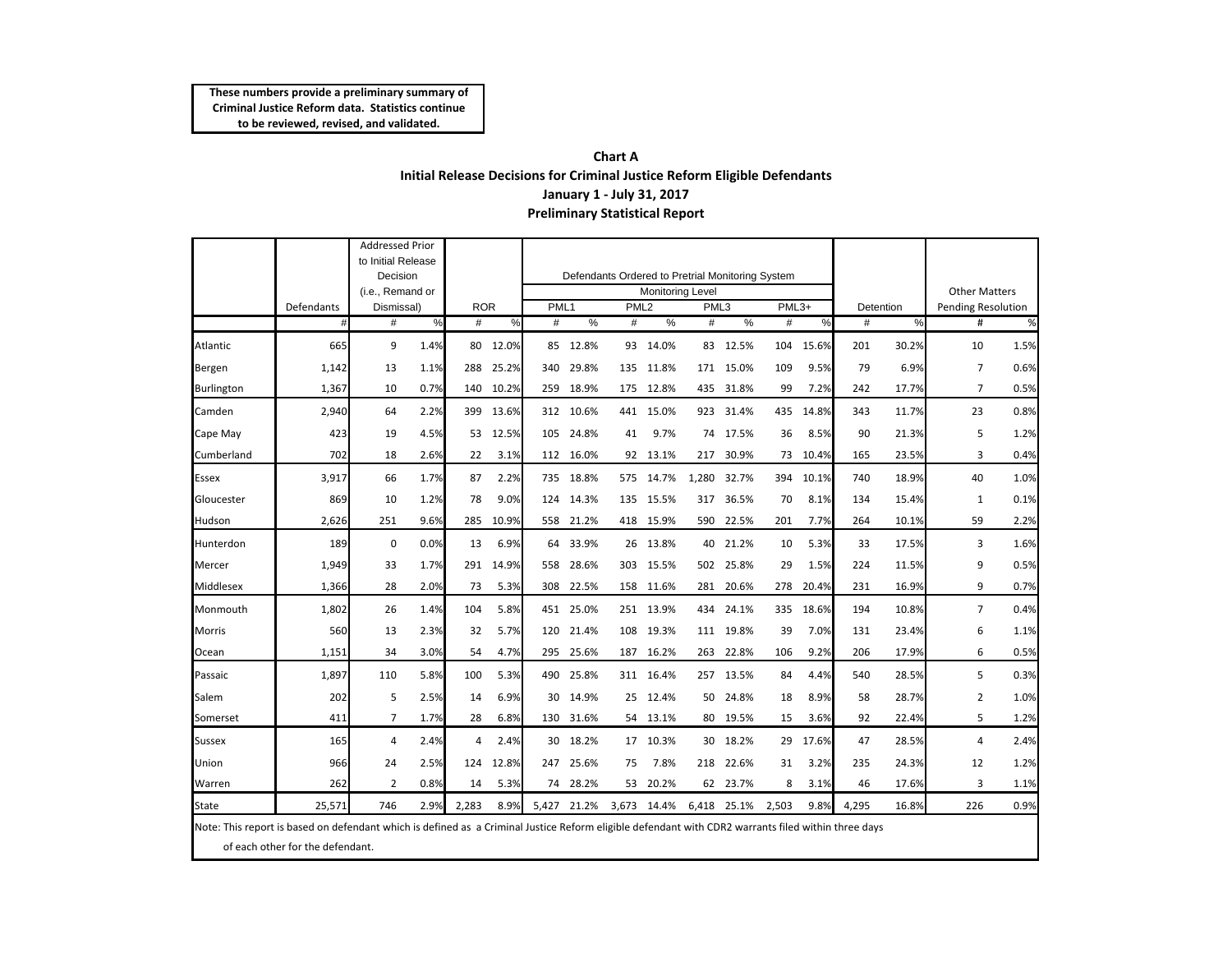# **Chart A ‐ Supplemental Graphs Initial Release Decisions for Criminal Justice Reform Eligible Defendants January 1 ‐ July 31, 2017**

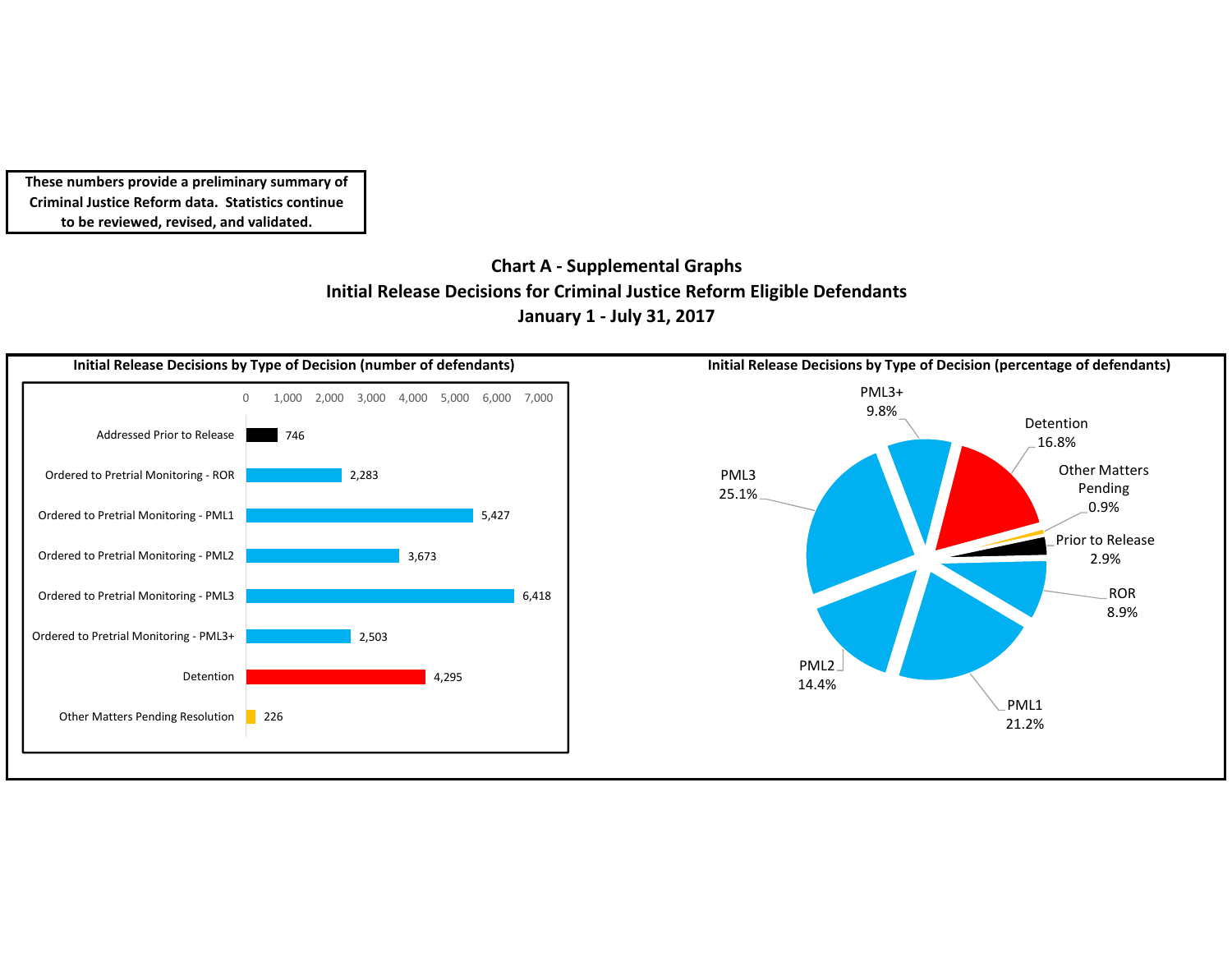#### **Chart B Detention Motions for Criminal Justice Reform Eligible Defendants Granted, Denied, and Withdrawn January 1, 2017 ‐ July 31, 2017 Preliminary Statistical Report**

|                   |                                          |           |            |                       |                        |            | <b>Motions</b>         |            | Total of Decisions and                   |  |
|-------------------|------------------------------------------|-----------|------------|-----------------------|------------------------|------------|------------------------|------------|------------------------------------------|--|
|                   | <b>Granted Motions</b><br>for Defendants |           |            | <b>Denied Motions</b> | <b>Total Decisions</b> |            | Withdrawn or Dismissed |            | <b>Motions Withdrawn</b><br>or Dismissed |  |
|                   |                                          |           |            | for Defendants        | for Defendants         |            | for Defendants         |            |                                          |  |
|                   | Percent of                               |           | Percent of |                       |                        | Percent of |                        | Percent of | for Defendants                           |  |
|                   | number                                   | Decisions | number     | Decisions             | number                 | Total      | number                 | Total      | number                                   |  |
| Atlantic          | 203                                      | 51.1%     | 194        | 48.9%                 | 397                    | 93.2%      | 29                     | 6.8%       | 426                                      |  |
| Bergen            | 79                                       | 56.8%     | 60         | 43.2%                 | 139                    | 76.8%      | 42                     | 23.2%      | 181                                      |  |
| <b>Burlington</b> | 245                                      | 58.3%     | 175        | 41.7%                 | 420                    | 80.0%      | 105                    | 20.0%      | 525                                      |  |
| Camden            | 343                                      | 57.4%     | 255        | 42.6%                 | 598                    | 65.1%      | 321                    | 34.9%      | 919                                      |  |
| Cape May          | 93                                       | 44.3%     | 117        | 55.7%                 | 210                    | 89.0%      | 26                     | 11.0%      | 236                                      |  |
| Cumberland        | 165                                      | 60.7%     | 107        | 39.3%                 | 272                    | 69.7%      | 118                    | 30.3%      | 390                                      |  |
| <b>Essex</b>      | 754                                      | 62.4%     | 455        | 37.6%                 | 1209                   | 83.0%      | 248                    | 17.0%      | 1,457                                    |  |
| Gloucester        | 134                                      | 47.0%     | 151        | 53.0%                 | 285                    | 73.3%      | 104                    | 26.7%      | 389                                      |  |
| Hudson            | 264                                      | 67.9%     | 125        | 32.1%                 | 389                    | 64.4%      | 215                    | 35.6%      | 604                                      |  |
| Hunterdon         | 34                                       | 89.5%     | 4          | 10.5%                 | 38                     | 95.0%      | $\overline{2}$         | 5.0%       | 40                                       |  |
| Mercer            | 224                                      | 72.7%     | 84         | 27.3%                 | 308                    | 76.0%      | 97                     | 24.0%      | 405                                      |  |
| Middlesex         | 231                                      | 66.0%     | 119        | 34.0%                 | 350                    | 70.4%      | 147                    | 29.6%      | 497                                      |  |
| Monmouth          | 195                                      | 61.3%     | 123        | 38.7%                 | 318                    | 84.1%      | 60                     | 15.9%      | 378                                      |  |
| <b>Morris</b>     | 131                                      | 82.4%     | 28         | 17.6%                 | 159                    | 70.7%      | 66                     | 29.3%      | 225                                      |  |
| Ocean             | 210                                      | 48.8%     | 220        | 51.2%                 | 430                    | 83.5%      | 85                     | 16.5%      | 515                                      |  |
| Passaic           | 549                                      | 65.9%     | 284        | 34.1%                 | 833                    | 91.4%      | 78                     | 8.6%       | 911                                      |  |
| Salem             | 58                                       | 38.9%     | 91         | 61.1%                 | 149                    | 84.7%      | 27                     | 15.3%      | 176                                      |  |
| Somerset          | 92                                       | 64.3%     | 51         | 35.7%                 | 143                    | 88.8%      | 18                     | 11.2%      | 161                                      |  |
| <b>Sussex</b>     | 58                                       | 69.0%     | 26         | 31.0%                 | 84                     | 90.3%      | 9                      | 9.7%       | 93                                       |  |
| Union             | 235                                      | 64.4%     | 130        | 35.6%                 | 365                    | 87.1%      | 54                     | 12.9%      | 419                                      |  |
| Warren            | 50                                       | 82.0%     | 11         | 18.0%                 | 61                     | 63.5%      | 35                     | 36.5%      | 96                                       |  |
| State             | 4,347                                    | 60.7%     | 2,810      | 39.3%                 | 7,157                  | 79.1%      | 1,886                  | 20.9%      | 9,043                                    |  |

The number of granted motions shown on this chart represents all detention motions filed during the process. There may be multiple detention motions filed for <sup>a</sup> single defendant, i.e., <sup>a</sup> motion to revoke release or reopen <sup>a</sup> hearing on <sup>a</sup> defendant previously released.

Table includes complete motions that were granted, denied, withdrawn or dismissed.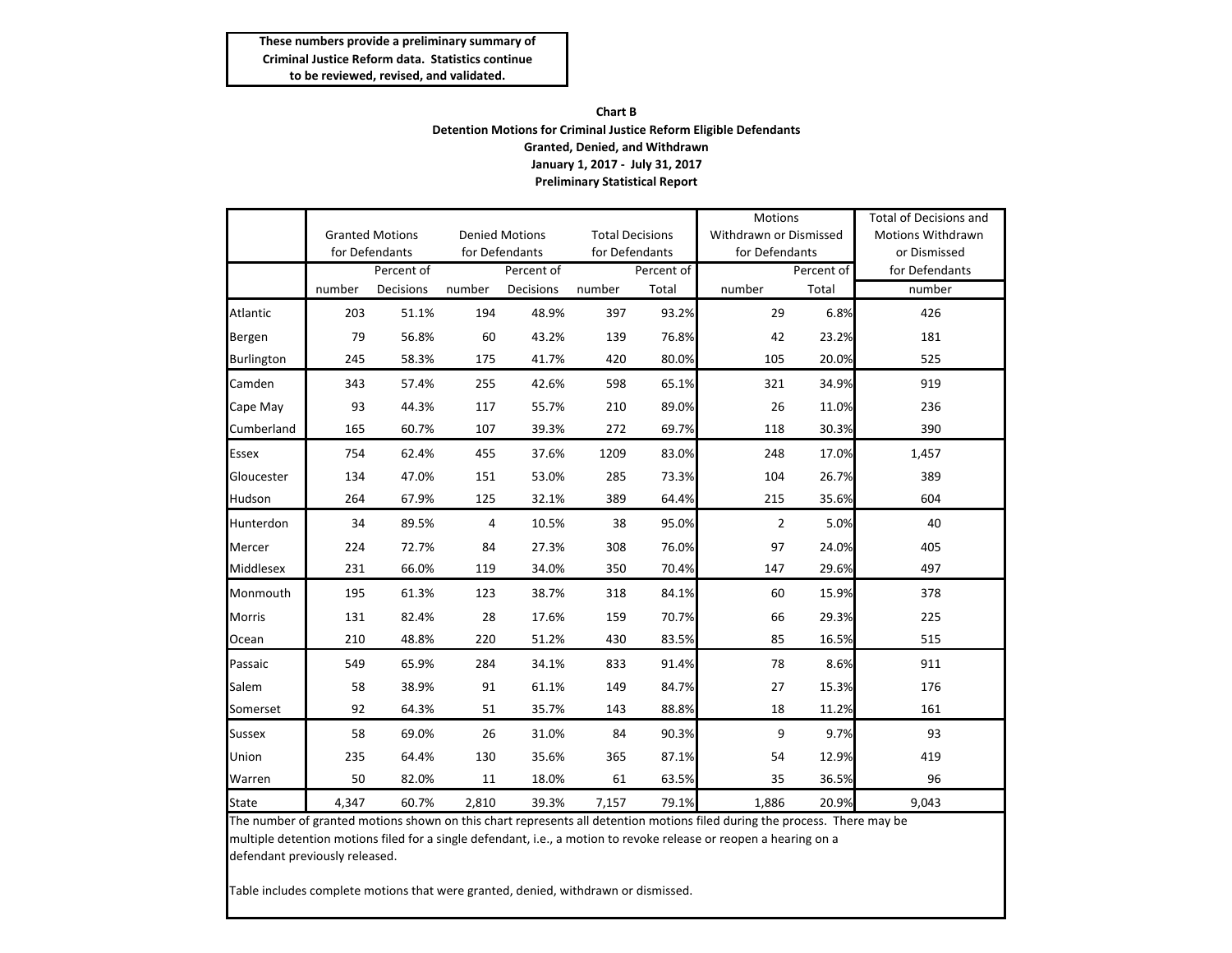> **Chart B ‐ Supplemental Graph Detention Motions for Criminal Justice Reform Eligible Defendants Defendants Arrested in January 1 ‐ July 31, 2017**

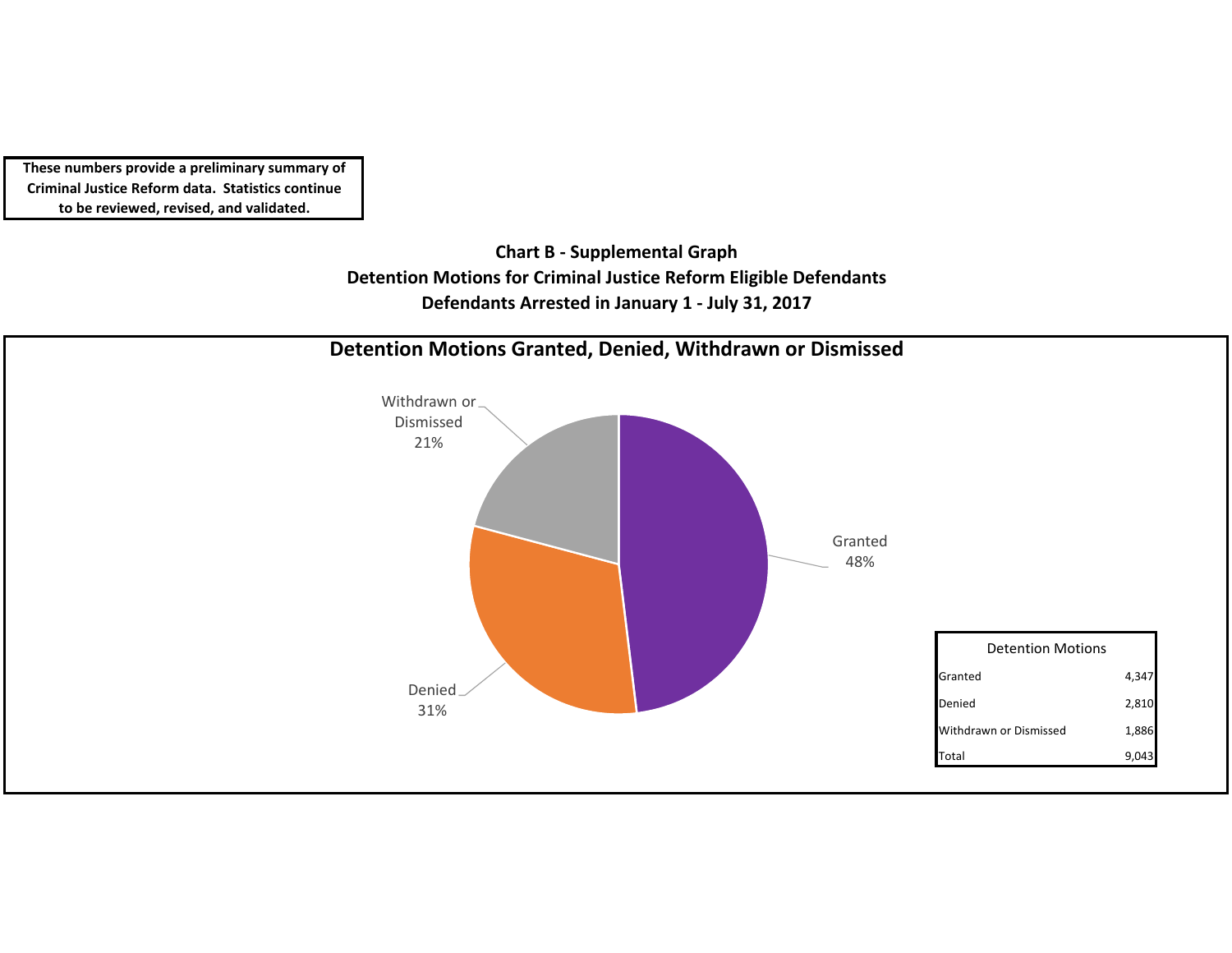## **Chart CNonsentenced Pretrial Jail Population July 31, 2017**

|                       |               |               | July 31, 2015 to July 31, 2017 | Year-to-Date Comparison |          |                 |               |          |          |
|-----------------------|---------------|---------------|--------------------------------|-------------------------|----------|-----------------|---------------|----------|----------|
|                       |               |               |                                | Change (2015 to 2017)   |          |                 |               | Change   |          |
|                       | July 31, 2015 | July 31, 2016 | July 31, 2017                  | Number                  | Percent  | January 1, 2017 | July 31, 2017 | Number   | Percent  |
| Atlantic              | 392           | 327           | 307                            | $-85$                   | $-21.7%$ | 348             | 307           | $-41$    | $-11.8%$ |
| Bergen                | 483           | 397           | 258                            | $-225$                  | $-46.6%$ | 347             | 258           | $-89$    | $-25.6%$ |
| Burlington            | 422           | 414           | 326                            | $-96$                   | $-22.7%$ | 321             | 326           | 5        | 1.6%     |
| Camden                | 891           | 718           | 487                            | $-404$                  | $-45.3%$ | 637             | 487           | $-150$   | $-23.5%$ |
| Cape May              | 155           | 165           | 139                            | $-16$                   | $-10.3%$ | 166             | 139           | $-27$    | $-16.3%$ |
| Cumberland            | 296           | 290           | 299                            | 3                       | 1.0%     | 266             | 299           | 33       | 12.4%    |
| <b>Essex</b>          | 1,494         | 1,289         | 836                            | $-658$                  | $-44.0%$ | 1,192           | 836           | $-356$   | $-29.9%$ |
| Gloucester            | 226           | 175           | 166                            | $-60$                   | $-26.5%$ | 164             | 166           | 2        | 1.2%     |
| Hudson                | 835           | 692           | 455                            | $-380$                  | $-45.5%$ | 541             | 455           | $-86$    | $-15.9%$ |
| Hunterdon             | 46            | 55            | 39                             | $-7$                    | $-15.2%$ | 43              | 39            | $-4$     | $-9.3%$  |
| Mercer                | 598           | 532           | 353                            | $-245$                  | $-41.0%$ | 433             | 353           | -80      | $-18.5%$ |
| Middlesex             | 677           | 680           | 531                            | $-146$                  | $-21.6%$ | 617             | 531           | -86      | $-13.9%$ |
| Monmouth              | 689           | 653           | 489                            | $-200$                  | $-29.0%$ | 542             | 489           | -53      | $-9.8%$  |
| <b>Morris</b>         | 148           | 143           | 87                             | -61                     | $-41.2%$ | 98              | 87            | $-11$    | $-11.2%$ |
| Ocean                 | 328           | 322           | 196                            | $-132$                  | $-40.2%$ | 266             | 196           | $-70$    | $-26.3%$ |
| Passaic               | 731           | 670           | 575                            | $-156$                  | $-21.3%$ | 592             | 575           | $-17$    | $-2.9%$  |
| Salem                 | 86            | 86            | 51                             | $-35$                   | $-40.7%$ | 63              | 51            | $-12$    | $-19.0%$ |
| Somerset              | 138           | 129           | 85                             | $-53$                   | $-38.4%$ | 81              | 85            | 4        | 4.9%     |
| <b>Sussex</b>         | 85            | 55            | 56                             | $-29$                   | $-34.1%$ | 48              | 56            | 8        | 16.7%    |
| Union                 | 592           | 530           | 432                            | $-160$                  | $-27.0%$ | 516             | 432           | -84      | $-16.3%$ |
| Warren                | 85            | 61            | 40                             | $-45$                   | $-52.9%$ | 56              | 40            | -16      | $-28.6%$ |
| <b>State Total</b>    | 9,397         | 8,383         | 6,207                          | $-3,190$                | $-33.9%$ | 7,337           | 6,207         | $-1,130$ | $-15.4%$ |
| *Adjusted State Total | 9,171         | 8,208         | 6,041                          | $-3,130$                | $-34.1%$ | 7,173           | 6,041         | $-1,132$ | $-15.8%$ |

\* Note: The Gloucester County Jail was closed and the inmates were moved to the Salem County Jail on May 3, 2013. Depending on various factors, the inmates could then stay in the Salem County Jail or go to one of 4 counties: Cumberland, Camden, Essex or Burlington.

The Adjusted State Total removes Gloucester from the State Total after May 3, 2013 so that the inmates are not counted twice in the total.

The Hunterdon County Jail was closed and the inmates were moved to Somerset on September 8, 2015. This table removes the Hunterdon inmates from Somerset and only counts them in Hunterdon after September 8, 2015.

The Burlington County Jail female inmates were moved to Atlantic. This table does not show the Burlington females in Atlantic but shows them in Burlington.

In April and May 2017 nonsentenced pretrial jail population data was reviewed by the county jails and feedback was given. We will continue to use the nonsentenced pretrial jail population numbers in reports.